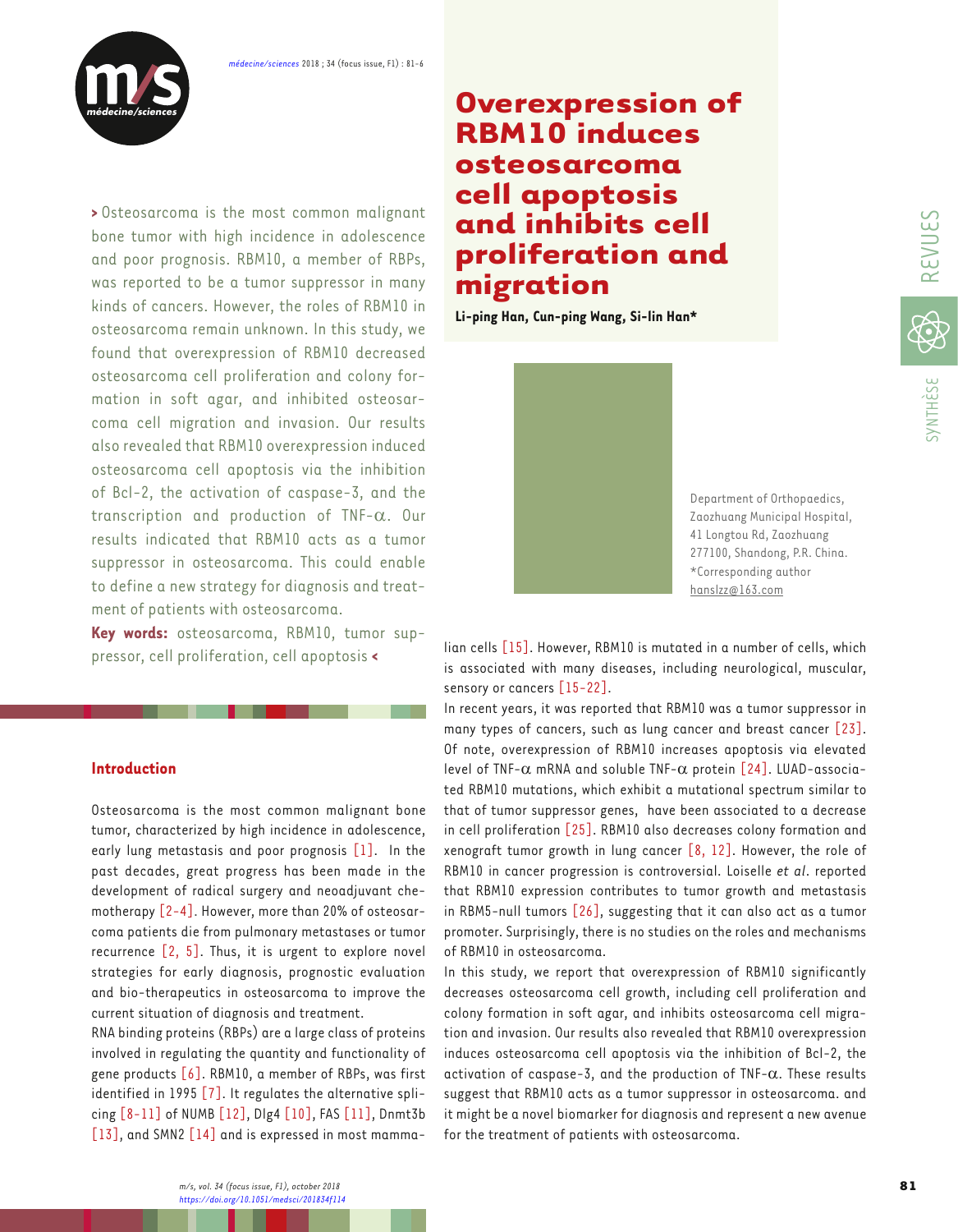<span id="page-1-0"></span>

**Figure 1. Overexpression of RBM10 suppresses growth of U2OS osteosarcoma cells. (A)** U2OS cells were transfected with pcDNA3.1-RBM10. RNA was then extracted and the expression of RBM10 was assessed by qPCR. Data are shown as mean ± S.D. of three independent experiments. \* *P*<0.05. *(B)* RBM10-overexpressed U2OS cells (RBM10) and negative control cells (NC) were lysed and subjected to SDS-PAGE and Western Blotting was performed to detect the expression of RBM10. Data are representative of three independent experiments. \* *P*<0.05. *(C)* RBM10-overexpressed U2OS cells (RBM10) and negative control cells (NC) were seeded in 96-well plates. CCK-8 assay was performed every day for 4 days. The experiment was performed in quintuplicate. The results are shown as mean  $\pm$  S.D.  $\star$  *P*<0.05.

# **Materials and methods**

#### **Cell line, cell culture and cell transfection**

The osteosarcoma cell line U2OS was purchased from the CAS cell bank (Shanghai, China), and cultured in RPMI-1640 (HyClone) supplemented with 10% fetal bovine serum (FBS, Gibco) and 1% Penicillin-Streptomycin Solution (Sigma) (complete medium). For further experiments, U2OS cells were transfected with pcDNA3.1-RBM10 (Genechem, Shanghai, China) using lipofectamine 2000 according to manufacturer's instruction.

# **RNA extraction and real-time quantitative polymerase chain reaction**

RNA was isolated with a RNA extraction kit, and reverse transcription was performed to generate complementary DNA according to the manufacturer's protocol (Cwbiotech, Beijing, China). RBM10 and TNF-α mRNA

expression was measured by real-time quantitative polymerase chain reaction. β-actin was included as an internal reference. The relative expression was calculated using the  $2^{(-\Delta\Delta Ct)}$  method. The primers were as follows: rbm10 forward: 5'- GGGGTGTCCTCTAACATTGG-3', rbm10 reverse:5'-ATGGTCTTGCCGTC-GATAGT-3'; tnf-α forward: 5'-GGAGA-AGGGTGACCGACTCA-3', tnf-α reverse: 5'-TGCCCAGACTCGGCAAAG-3'; β-actin forward: 5'-CCCGAGCCGTGTTTCCT-3', β-actin reverse: 5'-GTCCCAGTTGGTGAC-GATGC-3'**.** 

#### **Western blot**

Cells were lysed in the RIPA lysis buffer containing protease inhibitors (Cwbiotech, Beijing, China). The protein concentrations were measured using the Bicinchoninic Acid kit (Cwbiotech, Beijing, China). Protein samples (20 µg per lane) were subjected to SDS-PAGE and then transferred to a PVDF membrane. The membrane was blocked for 1 h at room temperature in 5.0% non-fat milk and then incubated with monoclonal antibodies against RBM10 (Abcam, 1:1000), Bcl-2 (PTG, 1:1000), caspase-3 (PTG, 1:1000) and GAPDH (PTG, 1:5000) at 4°C overnight. The species-relevant horseradish peroxidase-conjugated secondary antibody (PTG, 1:5000) was added after washing 3 times with TBS containing 0.1%Tween-20. The blots were visualized using an ECL assay.

## **Cell proliferation assay**

CCK-8 assay was used to assess cell proliferation ability. In brief, cells were seeded in 96-well plates at a density of  $1\times10^{3}$  cells per well and incubated at 37°C. At separate time points (1, 2, 3, 4, and 5 days), CCK-8 solution (10 µL, Solarbio, Beijing, China) was added into each well, and the cells were incubated for an additional 1.5 h at 37°C. Then, the absorbance of each well was measured at 450 nm using a microplate reader. All experiments were performed in triplicate.

## **Cell invasion and migration assay**

100 µL Matrigel (BD) were deposited into the upper chamber of Transwell (Millipore) and incubated in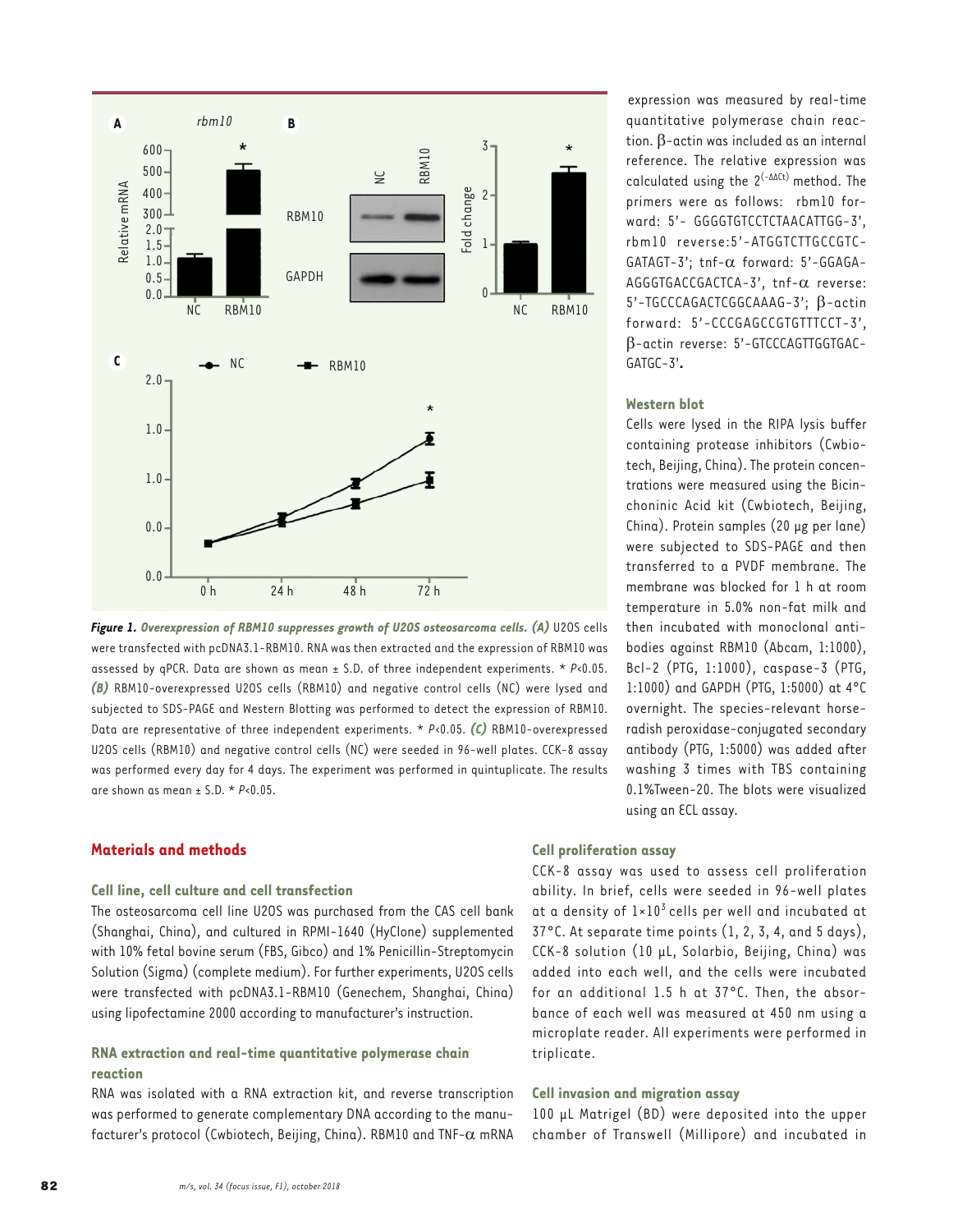



<span id="page-2-0"></span>

*Figure 2. Overexpression of RBM10 suppresses colony formation of U2OS osteosarcoma cells.* RBM10-overexpressed U2OS cells (RBM10) and negative control cells (NC) were seeded in 6-well plates with soft agar. After incubation for 14 days, a colony formation assay was performed (left) and the number of colonies were calculated (right). Data are shown as mean ± S.D. \* *P*<0.05.

a 5% humidified CO<sub>2</sub> atmosphere for 2 h to be hydrated. 500 µL serum-free medium were then added into the bottom well and incubated for 30 min. Next, the medium in the upper chamber was removed and replaced with  $100 \mu$ L cell suspension  $(1\times10^5$  cells) in complete medium. 500 µL complete medium were added in bottom well. After 24 h, cells on the upper surface of the filter membrane were swabbed with cotton swabs, and those on the lower surface of the filter were fixed with polyoxymethylene and stained with Giemsa for 5 min. Nine random fields per filter from three independent wells were photographed and counted.

The cell migration assay was the same as the cell invasion assay except that the upper chambers were not coated with Matrigel.

#### **Colony formation assay**

RBM10-overexpressing U2OS cells (termed herein RBM10) and negative control U2OS cells (NC) were seeded in a 35 mm dish at a density of 600 cells/well in suspensions of 0.35% agar containing medium supplemented with 10% fetal bovine serum on top of a bed of 0.7% agar containing the same medium. Mediums were replaced every three days. After incubation for 14 days, colonies were fixed with 4% formaldehyde and stained with 0.5 mg/mL crystal violet. Images were taken, and the colonies were counted. The average numbers of colonies for both NC and RBM10 groups were calculated. All experiments were performed in triplicate.

#### **Cell apoptosis assay**

Cells were harvested, washed with pre-cooled PBS, and resuspended in binding buffer. Next, 5 µL of FITC-labelled Annexin V (4A Biotech,



*Figure 3. Overexpression of RBM10 inhibits the migration and invasion of U2OS osteosarcoma cells. (A)* RBM10-overexpressed U2OS cells (RBM10) and negative control cells (NC) were seeded in Transwell chamber overnight. A cell migration assay was then performed (left) and the number of migratory cells was calculated (right). Results are shown as mean ± S.D. \* *P*<0.05. *(B)* RBM10-overexpressed U2OS cells (RBM10) and negative control cells (NC) were seeded in Matrigel-coated Transwell chamber overnight. Then, a cell invasion assay was performed (left) and the number of migratory cells was assessed (right). The results are shown as mean ± S.D. \* *P*<0.05.

Beijing, China) were added to 100 µL cell suspension containing 1-5×10<sup>6</sup>/mL and incubated at room temperature in the dark for 5 min. After incubation, 10 µL of Propidium Iodure (PI) were added, and the apoptotic and necrotic cells were quantified by flow cytometry.

#### **ELISA**

The production of TNF- $\alpha$  was detected using a TNF- $\alpha$ ELISA (PTG, KE00068) kit according to manufacturer's instruction.

## **Statistical analysis**

All data were analyzed by using the SPSS18.0 software. The experimental data are represented as mean ± SD. Comparison of different groups were determined by Student's unpaired t-test. *P*<0.05 was considered to be statistically significant.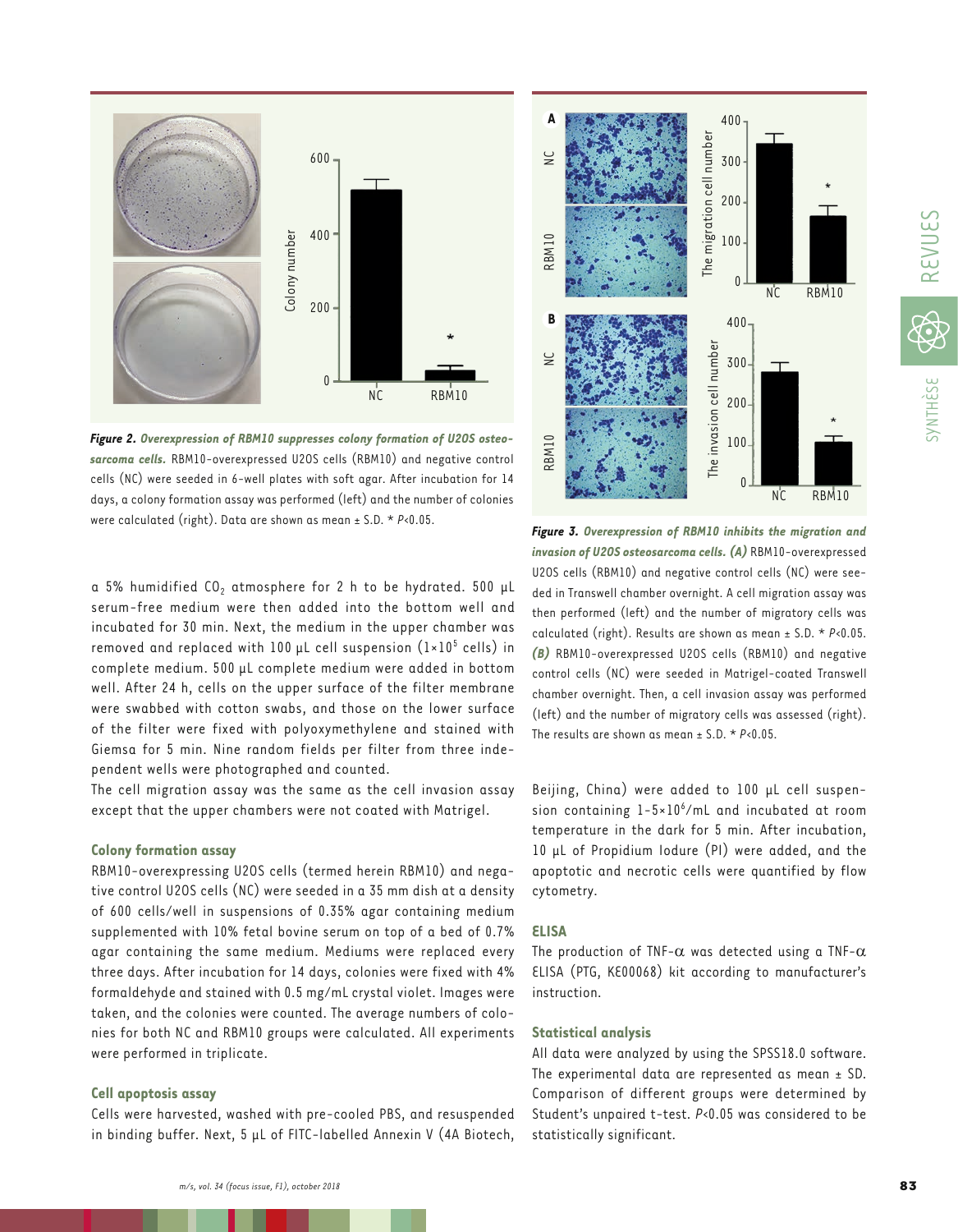<span id="page-3-0"></span>

*Figure 4. Overexpression of RBM10 induces U2OS osteosarcoma cell apoptosis via promoting TNF-a production. (A)* U2OS cells were transfected with pcDNA3.1-RBM10. Cells were then harvested, stained with AnnexinV and PI and analyzed by flow cytometry. The results are shown as mean ± S.D. \* *P*<0.05. *(B)* RBM10-overexpressed U2OS cells (RBM10) and negative control cells (NC) were lysed and subjected to SDS-PAGE and Western Blotting was performed to detect the expression of Bcl-2 and capsase-3. Data are representative of three independent experiments. \* *P*<0.05. *(C)* RNA was extracted from RBM10-overexpressing U2OS cells (RBM10) and negative control cells (NC). The expression of TNF-α was detected by qPCR. Results are shown as mean ± S.D. \* P<0.05. (D) U2OS cells were transfected with pcDNA3.1-RBM10. Supernatants were harvested and TNFproduction was detected by ELISA. The results are shown as mean ± S.D. \* *P*<0.05.

# **Results**

# **Overexpression of RBM10 inhibits the proliferation of U2OS osteosarcoma cells.**

Cancer progression is a complex process involving cell growth, migration, invasion, colony formation, and metastasis [\[27\],](#page-4-0) [\[28\].](#page-5-0) To investigate the role of RBM10 in osteosarcoma cell proliferation, we first transfected osteosarcoma cell line U2OS with pcDNA3.1- RBM10 to overexpress RBM10. The overexpressed efficiency was assessed at mRNA and protein level. *[Figures 1A](#page-1-0) and [B](#page-1-0)* show that RBM10 was dramatically upregulated in the transfected U2OS cells. Then, a CCK-8 assay was performed to assess the effect of RBM10 on osteosarcoma cell growth. The results showed that U2OS cell growth was significantly inhibited when RBM10 is overexpressed as compared with negative control cells (*[Figure 1C](#page-1-0)*, *P*<0.05). Since anchorage-independent growth is a hallmark of cancer cells [\[29\],](#page-5-0) we a performed colony formation assay to investigate the role of RBM10 overexpression in anchorage-independent growth of osteosarcoma cells. We found that overexpression of RBM10 almost abrogated U2OS colony formation compared with negative control cells (*[Figure](#page-2-0) 2*, *P*<0.05). Thus, these data suggest that overexpression of RBM10 could suppress the proliferation of human osteosarcoma cells.

## **Overexpression of RBM10 also inhibits the migration and invasion of U2OS osteosarcoma cells.**

We further evaluated the role of RBM10 overexpression in U2OS cell migration and invasion. As shown in *[Figure 3A](#page-2-0)*, the number of migratory cells significantly (*[Figure](#page-2-0) 3A, right*; *P*<0.05) decreased in RBM10-overexpressed U2OS cells compared with negative control cells *[\(Figure](#page-2-0) 3A, left)*. In invasion experiments, the number of invasive cells was found significantly lower (*[Figure](#page-2-0) 3A right*, *P*<0.05) when RBM10-overexpressed U2OS cells were compared to negative control cells *[\(Figure](#page-2-0) 3A, left)*. These results suggest that overexpression of RBM10 inhibits the migration and invasion ability of human osteosarcoma cells.

# **Overexpression of RBM10 induces U2OS osteosarcoma cell apoptosis and promotes TNF-**a **production.**

Cell apoptosis is an important event in cancer progression. To investigate the role of RBM10 in osteosarcoma cell apoptosis, we overexpressed RBM10 in U2OS cells and detect the effect of RBM10 on U2OS cell apoptosis. Overexpression of RBM10 dramatically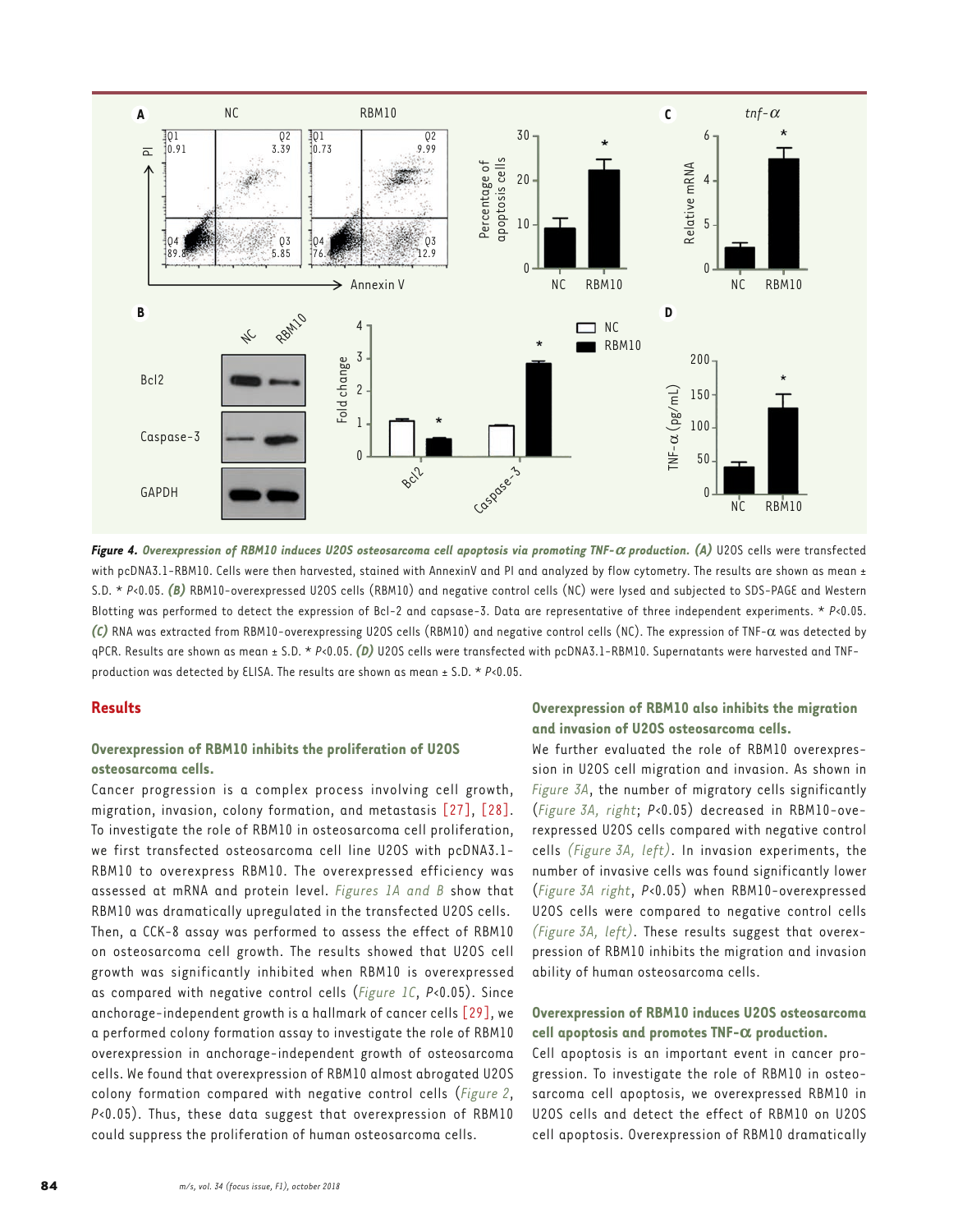treatment of osteo-sarcoma: chemotherapy. *Reviews on recent clinical*  **6.** Glisovic T, Bachorik JL, Yong J, Dreyfuss G. RNA-binding proteins and posttranscriptional gene regulation. *FEBS letters* 2008; 582 : 1977-86.

**7.** Nagase T, Seki N, Tanaka A*, et al.* Prediction of the coding sequences of unidentified human genes. IV. The coding sequences of 40 new genes (KIAA0121-KIAA0160) deduced by analysis of cDNA clones from human cell line KG-1. *DNA research : an international journal for rapid publication of reports on genes and genomes* 1995; 2 : 167-74, 99-210.

**3.** Mirabello L, Troisi RJ, Savage SA. Osteosarcoma incidence and survival rates from 1973 to 2004: data from the Surveillance, Epidemiology, and End

**5.** Sakamoto A, Iwamoto Y. Current status and perspectives regarding the

**4.** Zhou W, Hao M, Du X*, et al.* Advances in targeted therapy for osteosarcoma.

Results Program. *Cancer* 2009; 115 : 1531-43.

*Discovery medicine* 2014; 17 : 301-7.

*trials* 2008; 3 : 228-31.

**8.** Bechara Elias G, Sebestyén E, Bernardis I*, et al.* RBM5, 6, and 10 Differentially Regulate NUMB Alternative Splicing to Control Cancer Cell Proliferation. *Molecular Cell* 2013; 52 : 720-33.

**9.** Wang Y, Gogol-Doring A, Hu H*, et al.* Integrative analysis revealed the molecular mechanism underlying RBM10-mediated splicing regulation. *EMBO molecular medicine* 2013; 5 : 1431-42.

**10.** Zheng S, Damoiseaux R, Chen L, Black DL. A broadly applicable highthroughput screening strategy identifies new regulators of Dlg4 (Psd-95) alternative splicing. *Genome research* 2013; 23 : 998-1007.

- **11.** Inoue A, Yamamoto N, Kimura M*, et al.* RBM10 regulates alternative splicing. *FEBS letters* 2014; 588 : 942-7.
- **12.** Hernandez J, Bechara E, Schlesinger D*, et al.* Tumor suppressor properties of the splicing regulatory factor RBM10. *RNA biology* 2016; 13 : 466-72.
- **13.** Atsumi T, Suzuki H, Jiang JJ*, et al.* Rbm10 regulates inflammation development via alternative splicing of Dnmt3b. *International immunology*  2017; 29 : 581-91.
- **14.** Sutherland LC, Thibault P, Durand M*, et al.* Splicing arrays reveal novel RBM10 targets, including SMN2 pre-mRNA. *BMC molecular biology* 2017; 18 : 19.
- **15.** Vinayanuwattikun C, Le Calvez-Kelm F, Abedi-Ardekani B*, et al.* Elucidating Genomic Characteristics of Lung Cancer Progression from In Situ to Invasive Adenocarcinoma. *Scientific reports* 2016; 6 : 31628.
- **16.** Imielinski M, Berger AH, Hammerman PS*, et al.* Mapping the hallmarks of lung adenocarcinoma with massively parallel sequencing. *Cell* 2012; 150 : 1107-20.
- **17.** Sebestyen E, Singh B, Minana B*, et al.* Large-scale analysis of genome and transcriptome alterations in multiple tumors unveils novel cancer-relevant splicing networks. *Genome research* 2016; 26 : 732-44.
- **18.** Giannakis M, Mu XJ, Shukla SA*, et al.* Genomic Correlates of Immune-Cell Infiltrates in Colorectal Carcinoma. *Cell reports* 2016; 15 : 857-65.
- **19.** Furukawa T, Kuboki Y, Tanji E*, et al.* Whole-exome sequencing uncovers frequent GNAS mutations in intraductal papillary mucinous neoplasms of the pancreas. *Scientific reports* 2011; 1 : 161.
- **20.** Witkiewicz AK, McMillan EA, Balaji U*, et al.* Whole-exome sequencing of pancreatic cancer defines genetic diversity and therapeutic targets. *Nature communications* 2015; 6 : 6744.
- **21.** Ibrahimpasic T, Xu B, Landa I*, et al.* Genomic Alterations in Fatal Forms of Non-Anaplastic Thyroid Cancer: Identification of MED12 and RBM10 as Novel Thyroid Cancer Genes Associated with Tumor Virulence. *Clinical cancer research : an official journal of the American Association for Cancer Research* 2017; 23 : 5970-80.
- **22.** Lukong KE, Chang KW, Khandjian EW, Richard S. RNA-binding proteins in human genetic disease. *Trends in genetics : TIG* 2008; 24 : 416-25.
- **23.** Guan G, Li R, Tang W*, et al.* Expression of RNA-binding motif 10 is associated with advanced tumor stage and malignant behaviors of lung adenocarcinoma cancer cells. *Tumour biology : the journal of the International Society for Oncodevelopmental Biology and Medicine* 2017; 39 : 1010428317691740.
- **24.** Wang K, Bacon ML, Tessier JJ*, et al.* RBM10 Modulates Apoptosis and Influences TNF-alpha Gene Expression. *Journal of cell death* 2012; 5 : 1-19.
- **25.** Zhao J, Sun Y, Huang Y*, et al.* Functional analysis reveals that RBM10 mutations contribute to lung adenocarcinoma pathogenesis by deregulating splicing. *Scientific reports* 2017; 7 : 40488.
- **26.** Loiselle JJ, Roy JG, Sutherland LC. RBM10 promotes transformationassociated processes in small cell lung cancer and is directly regulated by RBM5. *PloS one* 2017; 12 : e0180258.
- **27.** Steeg PS. Tumor metastasis: mechanistic insights and clinical challenges. *Nature medicine* 2006; 12 : 895-904.

<span id="page-4-0"></span>induced U2OS cell apoptosis compared with negative control cells (*[Figure](#page-3-0) 4A*, *P*<0.05). We also found that RBM10 overexpression significantly inhibited the expression of Bcl-2 and induced the expression of caspase-3 (*[Figure](#page-3-0) 4B*, *P*<0.05).

We also investigated the production of TNF- $\alpha$  by U2OS cells. Overexpression of RBM10 dramatically induced TNF- $\alpha$  production by these cells, both at mRNA and protein level (*[Figure](#page-3-0) 4C and [4D](#page-3-0)*, P<0.05). These data indicated that RBM10 overexpression induced osteosarcoma cell apoptosis via promoting the production of  $TNF-\alpha$  that appear to act as an autocrine factor regulating osteosarcoma programmed cell death.

## **Discussion**

In this study, we report that RBM10 acts as a tumor suppressor in osteosarcoma via the inhibition of cell growth, cell migration and invasion and the induction of cell apoptosis by inhibiting Bcl-2, activating caspase-3, and producing TNF- $\alpha$ . A number of studies have reported the role of RBM10 in the promotion of cell cycle arrest and apoptosis [12, 24, 25, [30-32\]](#page-5-0). For example, RBM10 expression correlated with decreased cell proliferation and increased apoptosis in hypertrophic primary chondrocytes [\[32\].](#page-5-0) Our results shows that overexpression of RBM10 significantly increases U2OS osteosarcoma cell apoptosis.

Apoptosis pathway is divided into intrinsic apoptosis pathway and extrinsic apoptosis pathway [\[33\]](#page-5-0). It has been reported that RBM10 mRNA expression correlated with an increased mRNA expression of the pro-apoptotic protein BAX and of the tumor suppressor protein TP53 transcriptional activity in breast cancer [\[34\].](#page-5-0) Our results demonstrate that RBM10 overexpression induces osteosarcoma cell apoptosis via the inhibition of Bcl-2 and activation of caspase-3. In addition, a previous study has reported that RBM10 overexpression promotes apoptosis through TNF-α transcription in breast cancer [24]. We show herein that RBM10 overexpression induces osteosarcoma cell apoptosis which is associated with the transcription and production of TNF-α. Although the role of RBM10 in cancer progression is controversial, we elucidate here that RBM10 could act as a tumor suppressor in osteosarcoma cells by inhibiting cell growth, cell migration and invasion and by inducing cell apoptosis. However, we used cells from an osteosarcoma cell line, U2OS, and it is now required to investigate the expression of RBM10 in osteosarcoma, its role in vivo using pre-clinical models and its relationship with tumor stage in patients with osteosarcoma. Our results could provide a novel biomarker for diagnosis and may open new avenues for the treatment of patients with osteosarcoma.  $\lozenge$ 

#### **CONFLICT OF INTEREST**

*The authors state that there are no competing interests in this work.*

#### **REFERENCES**

- **1.** Collins M, Wilhelm M, Conyers R*, et al.* Benefits and adverse events in younger versus older patients receiving neoadjuvant chemotherapy for osteosarcoma: findings from a meta-analysis. *Journal of clinical oncology : official journal of the American Society of Clinical Oncology* 2013; 31 : 2303-12.
- **2.** Hasei J, Sasaki T, Tazawa H*, et al.* Dual programmed cell death pathways induced by p53 transactivation overcome resistance to oncolytic adenovirus in human osteosarcoma cells. *Molecular cancer therapeutics* 2013; 12 : 314-25.